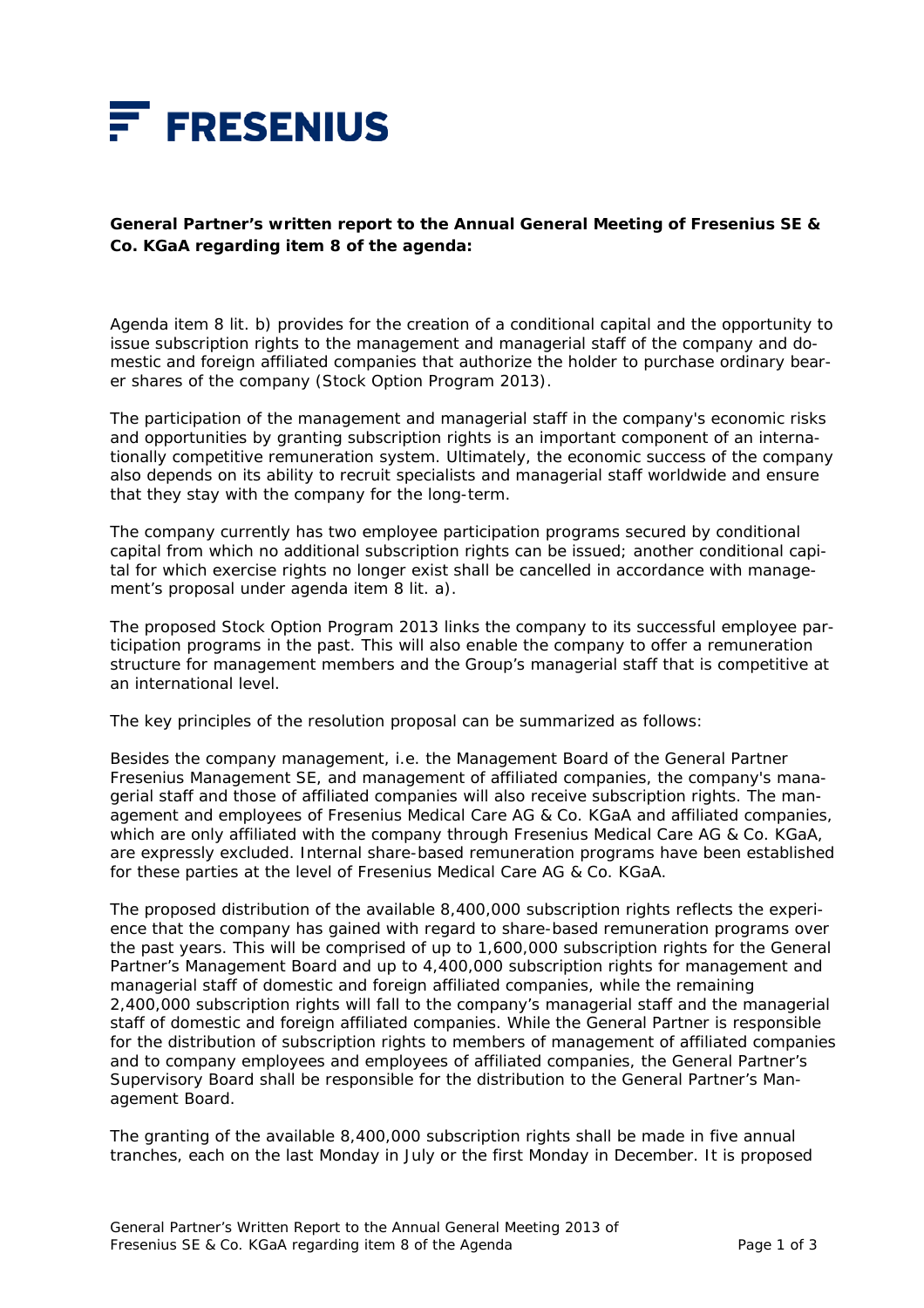- Convenience Translation -

that the shares from the conditional capital will be used to meet the entitlements from the subscription rights. Alternatively, treasury shares that were previously purchased based on an authorization resolution, as adopted by the Annual General Meeting 2012 under agenda item 10, may also be used. The option to grant treasury shares instead of conditional capital allows the company to select the most sensible form of servicing the subscription rights with regard to capital market and tax considerations. However, no more than 8,400,000 subscription rights may be issued as part of the Stock Option Program 2013. So, if treasury shares are used, this will reduce the number of shares to be procured from conditional capital accordingly.

The proposal establishes waiting periods prior to exercising the shares in order to highlight the incentive for the long-term increase in the value of the company in the interests of all shareholders. The subscription rights may only be exercised four years after they are issued. In the interests of shareholders to generate a sustainable increase in value of the company, the subscription rights may only be exercised if an ambitious success target is achieved within the waiting period. In the event that this is not accomplished within a given comparison period, the relevant subscription rights will be cancelled to a proportional extent.

As a success target, the management proposes that the adjusted Group net income (earnings attributable to the shareholders of the Company) of the Company must increase by at least eight per cent per annum in comparison to the previous year in each case within the waiting period, or - if this is not the case - the compounded annual growth rate of the adjusted Group net income of the Company during the four years of the waiting period must amount to at least eight per cent. In principle, four comparison periods are therefore decisive each time subscription rights are granted with regard to the issue of exercising the subscription rights.

If the adjusted Group net income (currency-adjusted) has not risen by at least eight percent per year compared to the relevant previous year with regard to one of more of the comparison periods within the waiting period, and if the compounded annual growth rate of the adjusted Group net income in the four-year waiting period does not amount to at least eight percent, the relevant subscription rights issued will be cancelled in proportion to the extent that the success target was not achieved within the waiting period, i.e. by a quarter, two quarters, three quarters or in full.

One-off effects will not be included when determining a success target aligned to the permanent growth of the adjusted Group net income. This will prevent the success target from being achieved or not achieved solely as a result of extraordinary circumstances in the company's consolidated financial statement, which the parties entitled to the Stock Option Program 2013 could not influence, or only slightly, by their performance. For the same reason, it is proposed that currency translation effects will not be borne by the entitled parties. The success target is therefore achieved if the relevant currency-adjusted Group net income has risen by at least eight percent per year or the currency-adjusted compounded annual growth rate is at least eight percent.

If the described exercise conditions are met and if the party entitled to the Stock Option Program 2013 is in a service or employment relationship with the company at the time the subscription rights are exercised, the subscription rights may be exercised at any time up to four years following the expiration of the waiting period with the exclusion of black-out periods. The black-out periods specified in the resolution proposal excludes periods during which the subscription rights can be exercised when the subscription rights may typically be